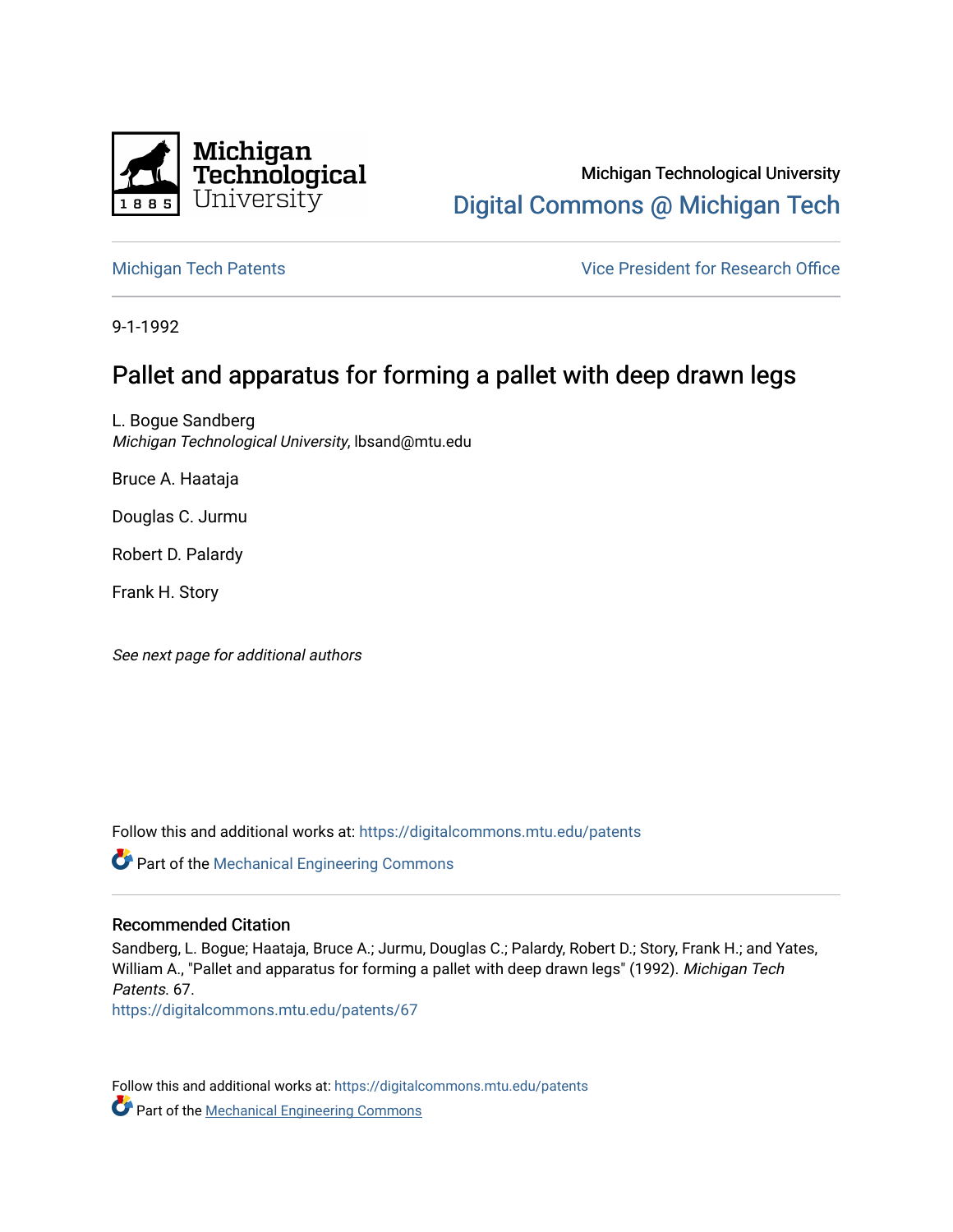## Inventors

L. Bogue Sandberg, Bruce A. Haataja, Douglas C. Jurmu, Robert D. Palardy, Frank H. Story, and William A. Yates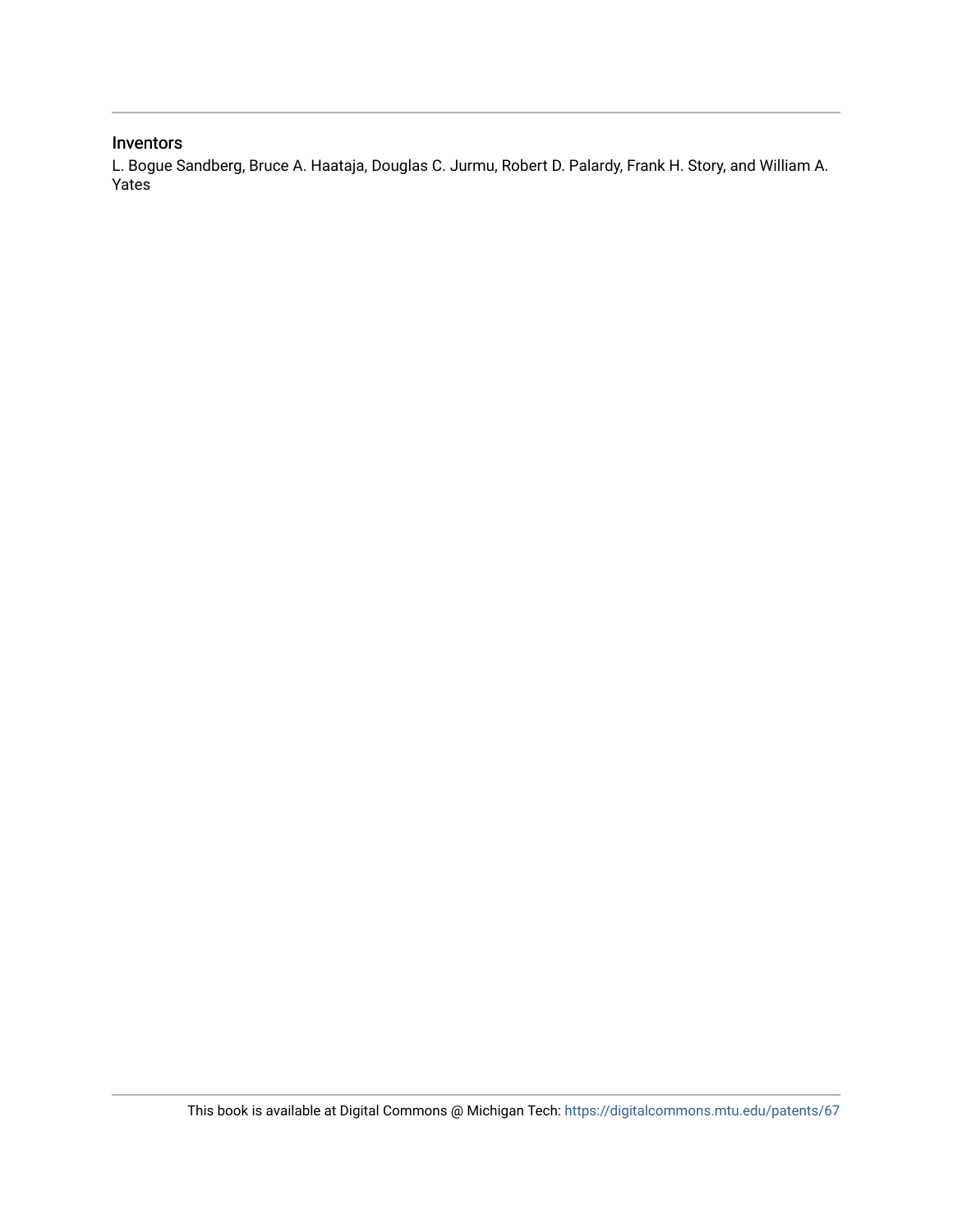

**Patent Number: 5,142,994 Date of Patent: Sep. 1,1992**

## **United States Patent [19]**

### **Sandberg et al.**

#### [54] PALLET AND APPARATUS FOR FORMING [56] A PALLET WITH DEEP DRAWN LEGS

- [75] Inventors: L. Bogue Sandberg, Chassell; Bruce A. Haataja, Lake Linden; Douglas C. Jurmu, Laurium; Robert D. Palardy, Houghton; Frank H. Story, Dollar Bay; William A. Yates, Calumet, all of Mich.
- [73] Assignee: Board of Control of Michigan Technological University, Houghton, Mich.
- [21] Appl. No.: **799,018**
- [22] Filed: Nov. 25,1991

#### Related U.S. Application Data

- [60] Continuation of Ser. No. 456,050, Dec. 26, 1989, which is a continuation of Ser. No. 227,007, Aug. 1, 1988, which is a division of Ser. No. 879,737, Jun. 30, 1986, Pat. No. 4,790,966.
- [51] Int. Cl.\*...................... ......................B65D 19/24
- [52] **u.s. a ..................** .......... 108/53.3; 108/51.1; 108/901; 428/106
- [58] Field of Search ........................... 108/51.1, 53.1, 901; 428/541, 106, 107, 112; 156/62.2

#### References Cited

**[ii]** [45]

#### U.S. PATENT DOCUMENTS

|  | 4,061,813 12/1977 Geimer et al.  108/51.1 X |
|--|---------------------------------------------|
|  | 4.112.162 9/1978 Casselbrant  428/106       |
|  |                                             |
|  |                                             |
|  |                                             |
|  |                                             |
|  |                                             |
|  |                                             |

*Primary Examiner*—Peter A. Aschenbrenner *Attorney, Agent, or Firm*—Michael, Best & Friedrich

#### [57] ABSTRACT

A method and apparatus for molding articles such as pallets from flake-like wood particles mixed with binder, the pallets housing a deck and integral molding legs. A loosly fitted mat of wood flakes is formed by depositing a first plurality of layers of wood flakes onto a supporting surface with a flake aligners provided for causing alignment of those flakes which will form legs of the pallet. A second plurality of layers are formed with a flake aligner provided for causing alignment of flakes which will form the legs of the pallet and in a direction transverse to the direction of alignment of the flakes of the first layers.

#### 1 Claim, 4 Drawing Sheets

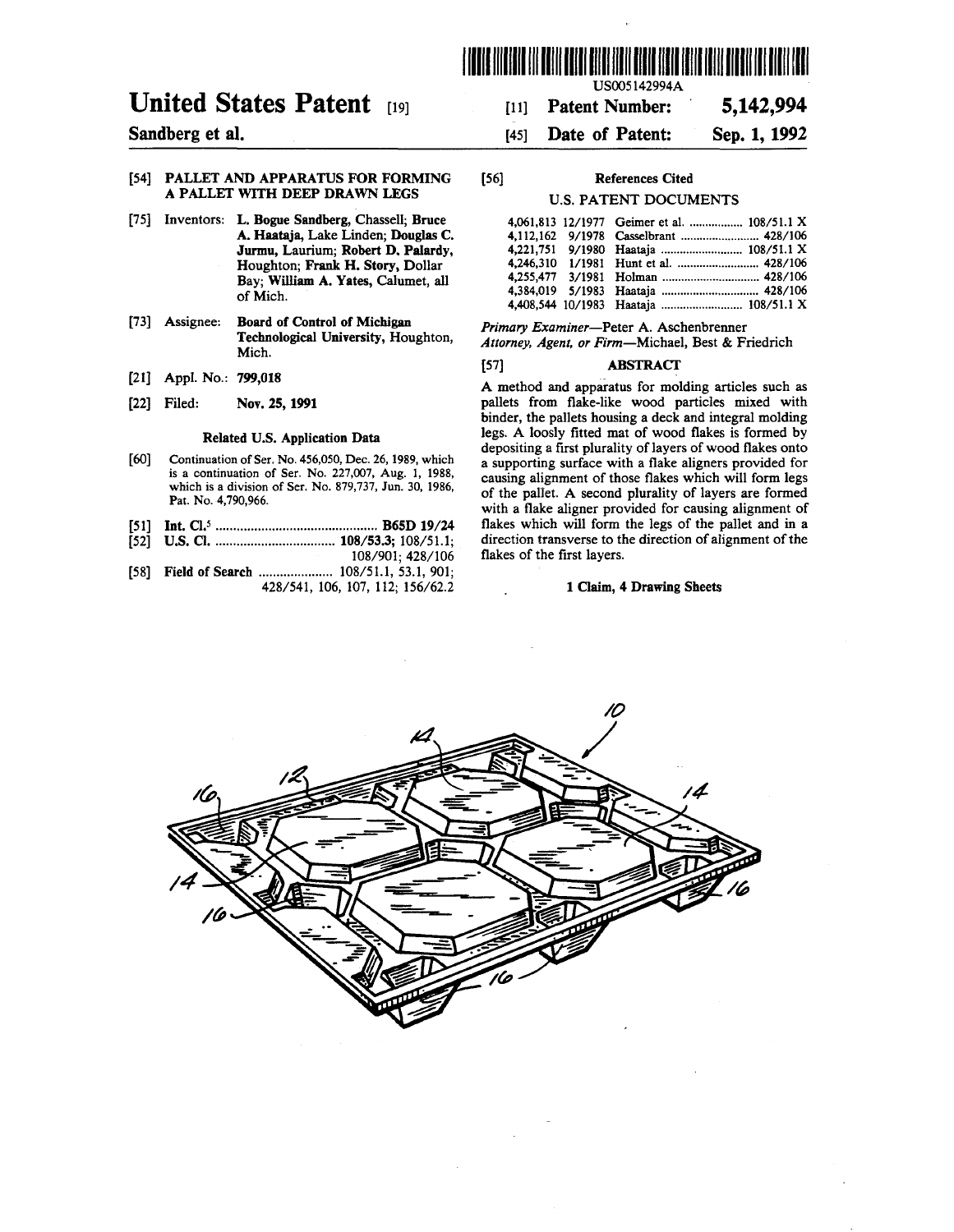





 $\hat{\boldsymbol{\beta}}$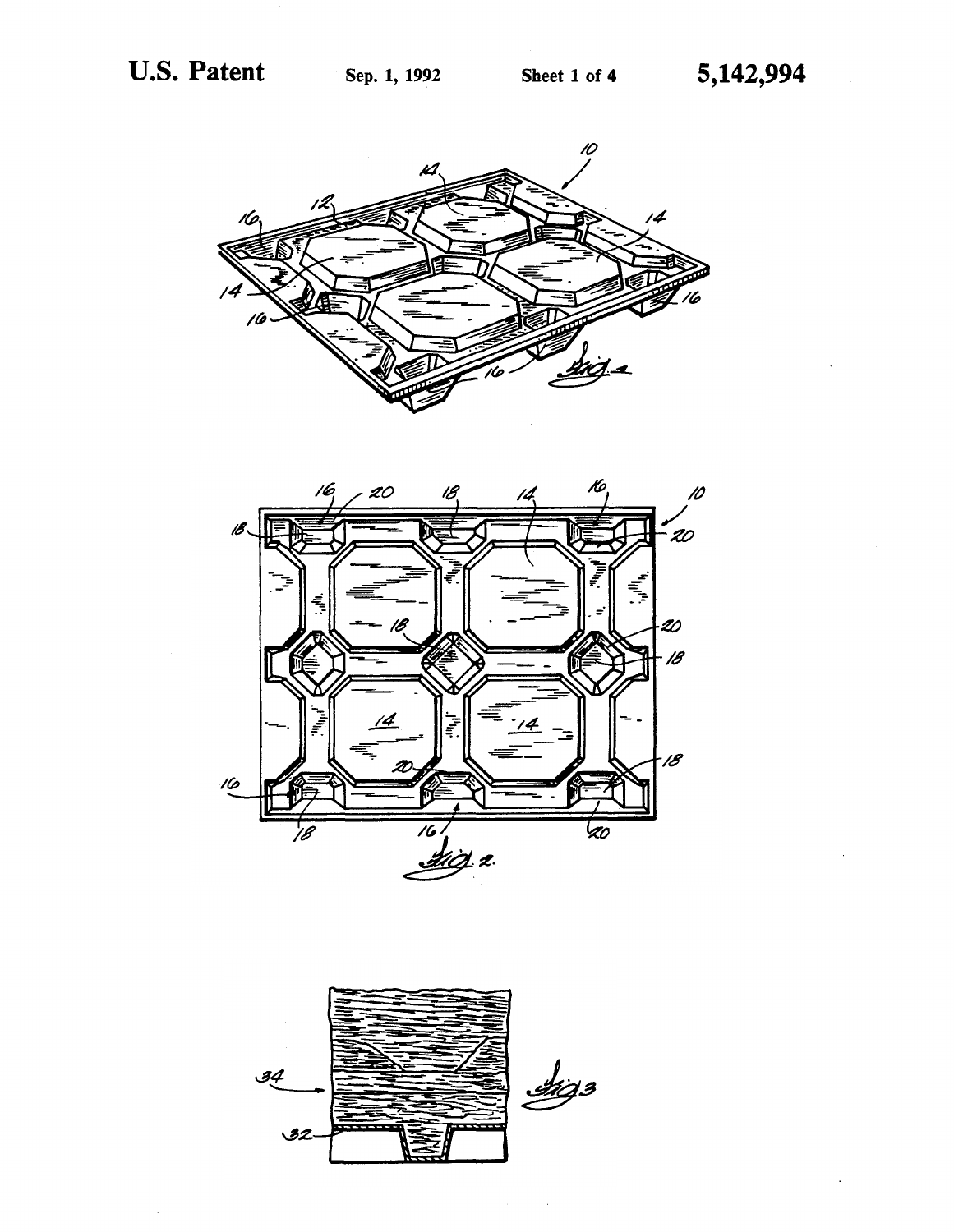

 $\cdot$  .

 $\hat{\mathcal{L}}$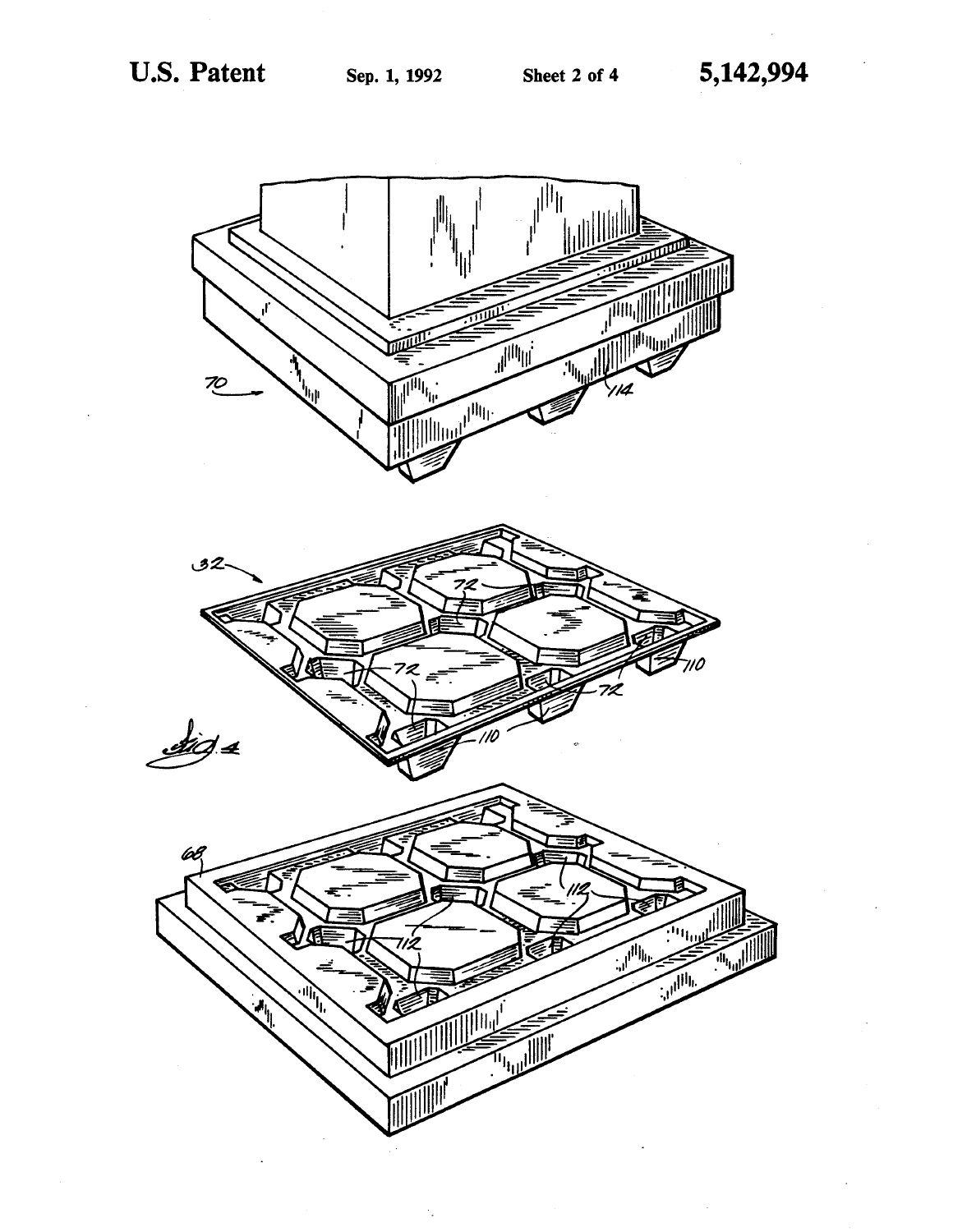စ



ł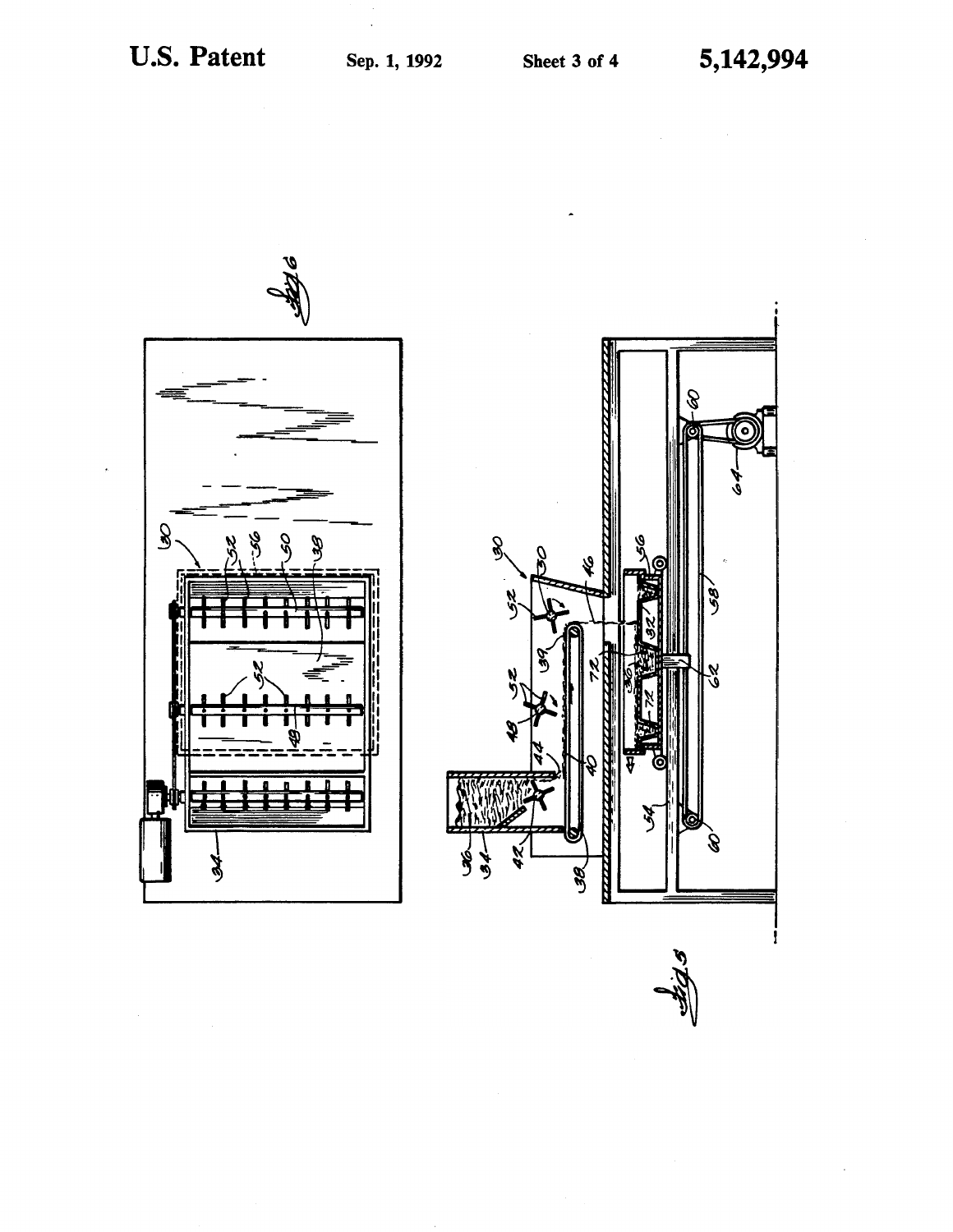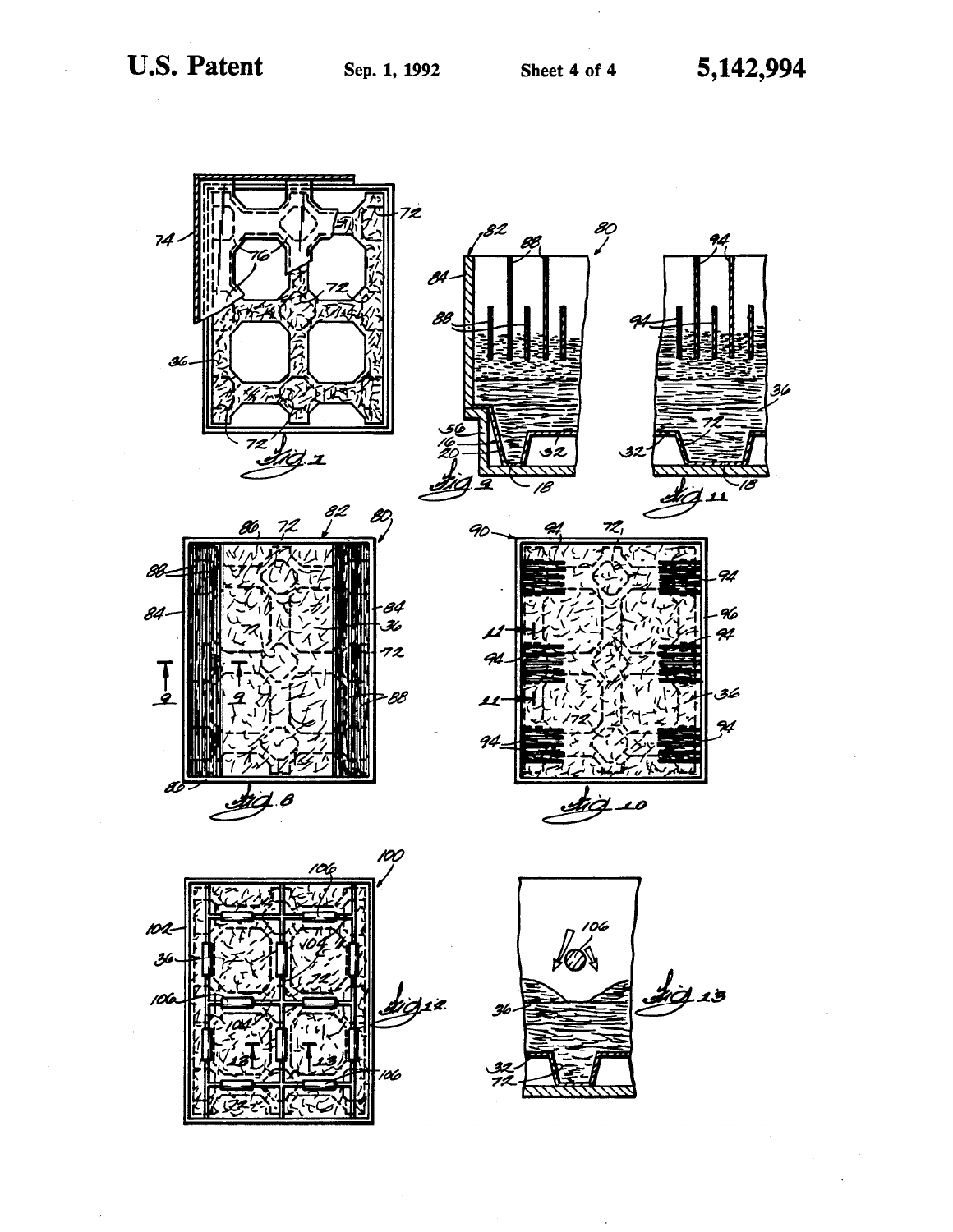#### PALLET AND APPARATUS FOR FORMING A PALLET WITH DEEP DRAWN LEGS

This is a continuation of U.S. patent application Ser. 5 No. 456,050, filed Dec. 26,1989 which is a continuation of U.S. patent application Ser. No. 227,007, filed Aug. 1, 1988, which is a division of U.S. patent application Ser. No. 879,737, filed Jun. 30, 1986 now U.S. Pat. No. 4,790,966.

#### FIELD OF THE INVENTION

The present invention relates to construction of molded wood particle products such as pallets used for material handling and to methods and apparatus for use 15 in making such molded wood products.

#### BACKGROUND PRIOR ART

Due to the increasing expense of wood and lumber, efforts have been made to construct a pallet of the type 20 for use in material handling from alternative materials such as wood chips, wood pulp and wood particles.

Examples of pallets comprised of composite wood material are illustrated in the Coughey et al. U.S. Pat. No. 4,248,163 issued Feb. 3, 1981; and the Haataja U.S. 25 Pat. No. 4,408,544 issued Oct. 11, 1983, assigned to the assignee of the present invention.

A method for molding articles such as wood pallets from loosely felted mats of wood flakes is also illustrated in the Haataja U.S. Pat. No. 4,440,708, issued 30 Apr. 3, 1984 and in the Haataja U.S. Pat. No. 4,337,710, issued Jul. 6,1982. Those patents illustrate a method and apparatus for molding composite wood flake pallets wherein a loosely felted mat of wood flakes is positioned on a lower press die. The loosely felted mat is former a thin layer of wood flakes is deposited onto the 35 comprised of elongated thin wood flakes with the flakes lying in horizontal planes and with the flakes having a random orientation in those planes. The die includes a plurality of cavities which form the integral downwardly extending legs of the pallet. Male die members 40 of an upper die extrude the mat material down into the cavities in the lower die during compression of the mat to form the legs of the pallet.

During the compression of the mat, the wood flake material in the area of the die cavities forming the legs 45 is extruded downwardly into the cavities. In applications where the legs are relatively long, there is substantial extrusion of the mat material into the die cavities, and in some applications, the mat material may be pulled apart to form voids in the compressed mat, and in 50 moved, and a second flake aligner is positioned on the some applications these voids result in localized weaknesses in the pallet.

#### SUMMARY OF THE INVENTION

The present invention is directed to an improved 55 method and apparatus for forming a pallet comprised of compressed wood particles of the type wherein a loosely felted mat of wood flakes mixed with a binder is placed between dies in a press and compressed to form a load supporting deck and hollow legs extending 60 mer. Subsequently, the second flake aligner is removed downwardly from the deck, the legs being formed integrally with the deck. The method and apparatus of the invention provides an improved means for forming the legs of the pallet, particularly where the legs are sufficiently long that a relatively deep draw of the mat mate-65rial is required to form the legs.

In one embodiment of the invention, the method includes the steps of providing a caul sheet having a

configuration conforming to the desired configuration of the lower press die and being adapted to be placed in the press and supported by the lower press die during compression of the pallet. The method includes a first step of filling the cavities of the caul sheet with wood flakes. A first layer of the loosely felted mat is then deposited onto the caul sheet, with the wood flakes of at least these portions of the first layer locate above the leg cavities being aligned generally parallel to one another.  $10$  A second layer of the mat is then formed with at least the wood flakes of these portions of the second layer located above the leg cavities being aligned in generally

parallel relation with respect to one another and extending generally transversely to the aligned wood flakes of the first layer.

When the wood flakes comprising the mat are aligned in this manner, during the pressing operation wherein the wood flakes are forced into the die cavities to form the pallet legs, the formation of voids is prevented.

In one embodiment of the invention wood flakes can be deposited directly into the die cavities of the lower die plate. The remainder of the loosely felted mat, and including the layers of the aligned wood flakes, can be formed on a flat caul sheet and can then be transferred onto the lower die plate.

In one preferred embodiment of the invention, the apparatus for use in forming the mats includes a conventional mat former adapted to drop uniform loosely felted layers of wood flakes onto a supporting surface or caul sheet. A structure is provided for positioning the caul sheet beneath the mat former and for causing reciprocal movement of the caul sheet beneath the mat former. During each pass of the caul sheet beneath the mat caul sheet. During the initial formation of the mat, a first alignment structure is placed on the caul sheet and is moved with the caul sheet beneath the mat former. This alignment structure includes a rectangular frame of approximately the same size as the caul sheet and includes a plurality of parallel baffle plates positioned in vertical orientation and in parallel spaced apart side-byside relation. The baffle plates are aligned with the direction of movement of the caul sheet and are positioned at opposite sides of the caul sheet and above the areas of the mat which will form the legs of the pallet. This flake aligner is positioned on the caul sheet during a first predetermined number of passes of the caul sheet beneath the former. The first flake aligner is then recaul sheet. This second flake aligner includes a plurality of baffle plates supported above the openings of the caul sheet to define the leg cavities. This second flake aligner includes baffles which are vertically oriented and supported in spaced apart relation and defining planes perpendicular to the direction of alignment of the first set of baffle plates of the first flake aligner. The second flake aligner is supported on the caul sheet for a second predetermined number of passes beneath the mat forfrom the caul sheet and then the caul sheet is moved back and forth beneath the mat former to form the remaining layers of wood flake material forming the mat.

Various features and advantages of the invention will be apparent by reference to the following description of a preferred embodiment, from the drawings and from the claims.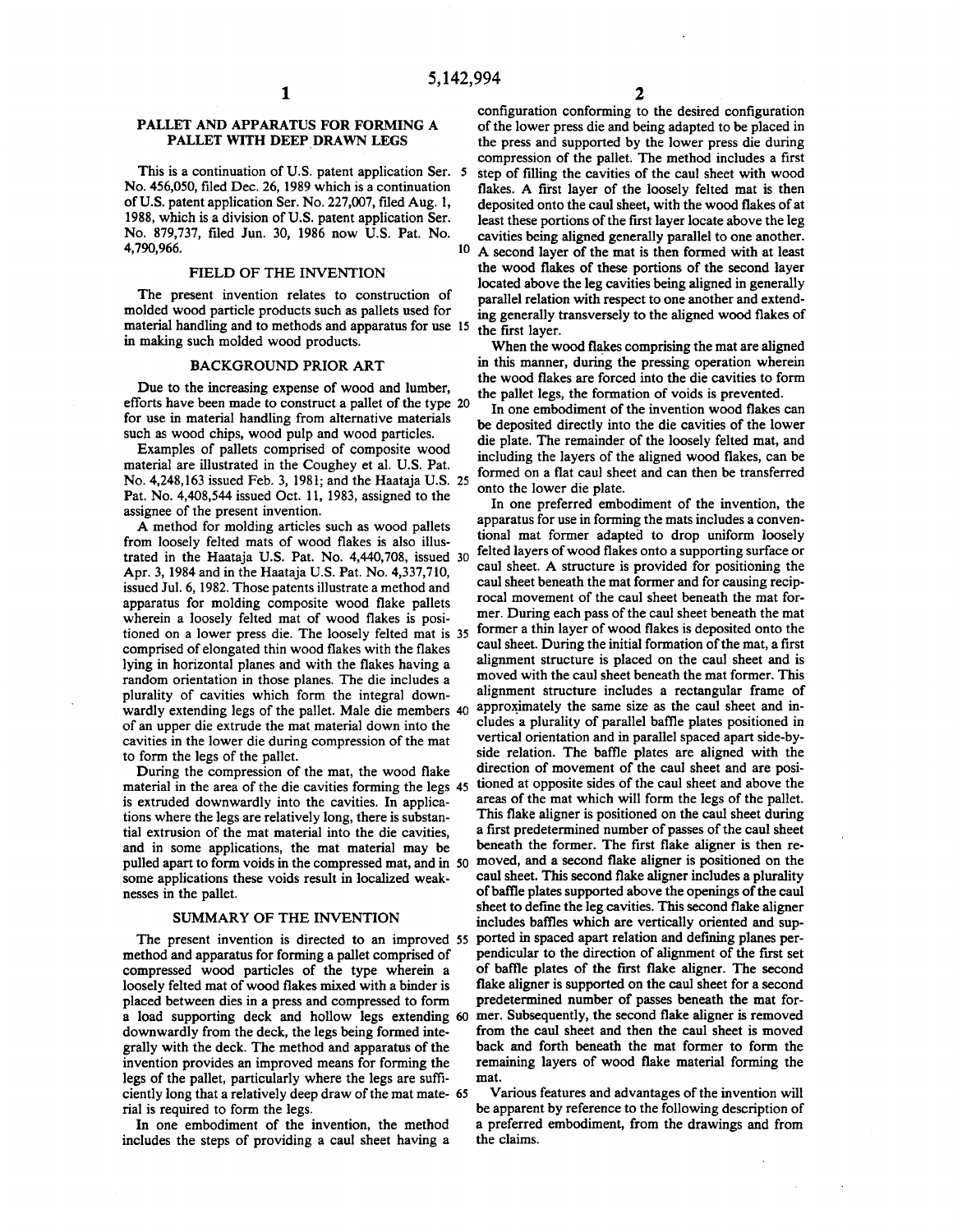#### BRIEF DESCRIPTION OF THE DRAWINGS

FIG. 1 is a perspective view of a molded wood flake pallet manufactured using a method and apparatus embodying the invention. 5

FIG. 2 is a plan view of the pallet illustrated in FIG. **1**.

FIG. 3 is a partial cross section view of a caul sheet supporting a loosely felted mat of wood flakes to be compressed to form the pallet illustrated in FIG. 1. 10

FIG. 4 is an exploded perspective view of a press and caul sheet used in manufacturing the pallet illustrated in FIG. 1.

FIG. 5 is a side elevation view partially in section illustrating a mat former employed in the method em-<sup>15</sup> bodying the invention.

FIG. 6 is a plan view of the mat former illustrated in FIG. 5.

FIG. 7 is a plan view of a caul sheet of the type illustrated in FIG. 4 and having flakes deposited in the leg cacities of the caul sheet. 20

FIG. 8 is a view similar to FIG. 7 and showing a first flake aligner positioned on the caul sheet illustrated in FIG. 7.

FIG. 9 is a cross section view taken along line 9—9 in FIG. 8. 25

FIG. 10 is a view similar to FIG. 8 and showing a second flake aligner positioned on the caul sheet.

FIG. 11 is a cross section view taken along line  $_{30}$ <br>11 is FIG 10 11—11 in FIG. 10.

FIG. 12 is a view similar to FIGS. 8 and 10 and showing a flake diverter positioned on the caul sheet.

FIG. 13 is a cross section view taken along line 13—13 in FIG. 12. 35

Before describing the invention in detail, it is to be understood that the invention is not limited in its application to the details of construction and to the arrangement of the components set forth in the following description or illustrated in the drawings The invention is  $_{40}$  larger than 100 inches long or longer. capable of other embodiments and of being practiced and carried out in various ways. Also, it is to be understood that the phraseology and terminology employed herein are for the purpose of description and should not be regarded as limiting. 45

#### DESCRIPTION OF THE PREFERRED EMBODIMENTS

The invention relates broadly to articles, particularly support members, including a main body having a 50 major plane and non-planar portions displaced from that major plane, both molded as a one-piece unit from wood flakes. The invention is particularly adaptable to construction of material handling pallets and will be described in connection therewith.

Illustrated in FIG. 1 is a pallet 10 including a rectangular deck 12 having a substantially uniform thickness and flat upper surfaces 14 which serve as supporting planes for a load to be placed on the pallet. Projecting downwardly from the deck 12 are a plurality, e g. nine, 60 hollow leg members 16 adapted to serve as supporting pads for the pallet 10. In the specific construction illustrated, each of the leg members 16 includes a bottom wall 18 having a flat bottom surface and two opposed pairs of flat sidewalls 20. The bottom surface of the Accordingly, the flakes are preferably dried prior to 65bottom wall 18 is spaced from the underneath surface of the deck 12 a sufficient distance to permit entry of tines of a forklift beneath the deck 12.

The deck 12 and legs 16 are molded as a one-piece unit from a mixture of a suitable resinous particle board binder and flakelike wood particles as will be described below. The sidewalls 20 of the legs 16 are inclined or tapered to facilitate molding and also to permit nesting of several pallets 10 into a compact stack so as to minimize the space required for shipment and storage. In the specific construction illustrated, the sidewalls 20 are substantially flat, and the legs have the general form of an inverted truncated hollow pyramid.

Manufacturing a pallet from wood particles includes the steps of comminuting small logs, branches or rough pulp wood into flake-like particles, drying the wood flakes to a predetermined moisture content, classifying the dried flakes to obtain wood particles having a predetermined size, blending predetermined quantities of a suitable resinous particle board binder and optionally a liquid wax composition with the dried and sized flakes, forming the resultant mixture of binder, wax and wood flakes into a loosely felted, layered mat, placing the mat in an open mold or press including separable male and female dies defining a mold chamber having the desired shape of the pallet, closing the mold and applying sufficient pressure to the mat to compress it into substantially the desired shape and size of the pallet, removing the molded pallet from the press and trimming the peripheral edges of the pallet with a power saw or the like to the desired final dimensions.

The wood flakes used can be prepared from various species of suitable hardwoods and softwoods used in the manufacture of particle board. Representative examples of suitable woods include aspen, maple, oak, elm, balsam, fir, pine, cedar, spruce, locust, beech, birch and mixtures thereof.

In a preferred form of the invention the wood flakes will comprise aspen species, Populus Tremuloides or Grandidentata. The wood should be purchased in pulp wood log form, commonly four inches in diameter and

Suitable wood flakes can be prepared by various conventional techniques In a preferred form of the invention, pulp wood grade logs are converted into wood flakes by a conventional round wood flaker.

The size distribution of the flakes is important, particularly the length and thickness. The wood flakes should have a target or mean flake size of approximately 0.20 inches thick by 0.50 inches wide by 2.0 to 3.0 inches long. In any given batch, some of the flakes can be shorter or longer than the target flake size so long as the overall average length is within the above range. The same is true for the thickness.

While the flake size can be controlled to a large degree during the flaking operation as described above, it usually is necessary to use some sort of classification in 55 order to remove undesirable particles, both undersized and oversized, and thereby insure the average length, thickness and width of the flakes within the desired ranges.

Flakes from some green wood can contain up to 90% moisture content. The moisture content of the mat must be substantially less than this for molding as discussed below. Also, wet flakes tend to stick together and complicate classification and handling prior to blending. classification in a conventional type dryer, such as a tunnel dryer, to the moisture content desired for the blending step. The moisture content to which the flakes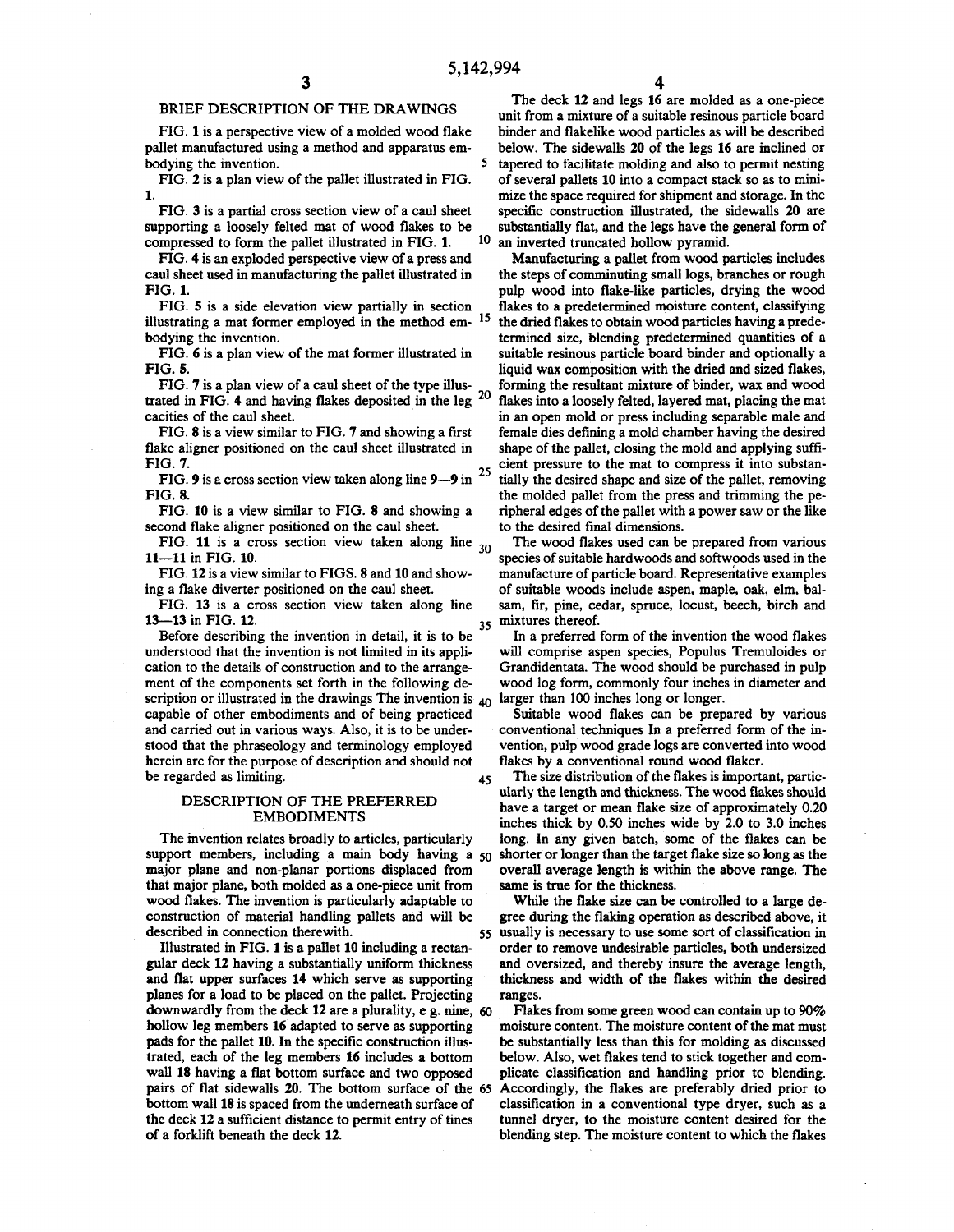are dried usually is on the order of about seven weight percent or less based on the dry weight of the flakes.

A known amount of the dried classified flakes is introduced into a conventional blender, such as a drum type blender, wherein predetermined amounts of a resinous 5 particle binder, and optionally a wax and other additives, is applied to the flakes as they are tumbled or agitated in the blender. Suitable binders include those used in the manufacture of particle board and similar pressed fibrous products and, thus, are broadly referred 10 to herein as "resinous particle board binders." In one form of the invention an adhesive binder comprising Modur E441 Polyisocyanate, manufactured by Mobay Chemical Co., is applied at a rate of 8 percent and wax comprising Casco Wax EW 403-E, manufactured by 15 Borden Chemical Co., is applied at a rate of 2 percent of the oven dry wood weight.

The furnish or blended wood flakes and binder is deposited by a mat former or dispensing system 30 (FIG. 5) onto a caul plate 32 to form a loosely felted mat 20 of wood flake material. In the illustrated arrangement, the mat former 30 includes a hopper 34 adapted to contain a quantity of furnish 36 comprised of the wood flakes mixed with binder. A conveyor belt 38 having a horizontal upper flight 40 is positioned beneath the 25 hopper 34 and one or more picker wheels 42 are provided at the bottom of the hopper 34 to cause furnish to be metered through an opening 44 in the bottom of the hopper in a loosely dispersed state onto the upper flight 40 of the conveyor belt. The furnish is conveyed by the 30 conveyor belt 38 from the hopper to the discharge end 39 of the conveyor belt where it is deposited as a thin curtain 46 of loosely blended wood flakes.

A plurality of picker wheels 48 and 50 are also provided between the hopper 34 and the discharge end 39 35 the excess furnish is removed from the surface of the of the conveyor belt for maintaining the furnish in a loosely dispersed state on the upper belt flight 40 and to provide for an even distribution of the flakes in a thin uniform layer across the width of the belt. The picker wheels 48 and 50 are positioned immediately above the 40 the wood flakes deposited on the caul plate 32 to be upper flight of the belt and include radially extending fingers 52 adapted to engage the furnish as the picker wheels 48 and 50 are rotated. The picker wheels are rotated in a clockwise direction as seen in FIG. 5 such that the downwardly extending ends of the fingers 52 45 move in a direction opposite to the direction of the upper flight 40 of the conveyor 38.

In the illustrated arrangement, means are also provided for supporting the caul plate 32 beneath the discharge end 39 of the conveyor belt 38 such that the caul 50 plate 32 can be reciprocated back and forth beneath the discharge end 39 of the conveyor and such that uniform thin layers of wood flakes will be deposited on the caul plate 32 as it is moved back and forth. As the flakes drop onto the caul plate, they will become oriented such that 55 they will lie in horizontal planes and in interweaved loosely felted relation.

While various means could be provided for supporting the caul plate 32 for movement back and forth beneath the end of the conveyor, in the illustrated ar-60 rangement a track 54 is provided for supporting a wheeled cart 56, and the cart 56 in turn supports the caul plate 32 in horizontal relation. Means are also provided for causing reciprocal movement of the cart 56. While various means could be used to cause movement 65of the cart beneath the end 39 of the conveyor, in the illustrated construction that means includes a cable 58 reeved over a pair of pulleys 60 and connected to the

cart 56 by a connecting structure 62, the connecting structure 62 being fixed to the cart 56 and being fixed to the cable 58. The cable 58 is driven by a reversing electric motor 64.

In one embodiment of the invention, the loosely felted mat is built up by passing the caul plate 32 at a uniform rate beneath the discharge end 39 of the conveyor a total of 16 passes, and the furnish is deposited on the caul sheet 16 in even layers at the rate of three pounds per pass to form a mat having a thickness of approximately 6 inches.

In the illustrated arrangement, the caul plate 32 will have a configuration as illustrated in FIG. 4 and defining the bottom of the pallet 10 to be formed, and the lower die 68 of the press 70 is constructed such that it can house the caul plate 32, with the caul plate 32 positioned directly in the lower die 68 during the pressing operation.

In one embodiment of the invention, the caul plate 32 can be moved back and forth beneath the discharge end 39 of the conveyor 38 until the leg cavities 72 of the caul plate 32 are filled with furnish. The caul plate 32 can then be removed from the carriage 56, and a vacuum mask 74 (FIG. 7) is positioned over the caul plate 32. The vacuum mask 74 includes a rectangular chamber or housing adapted to fit over the caul plate, and the housing is provided with a plurality of fixed plates 76 adapted to engage the upper surface of the caul plate to cover the leg cavities 72. The fixed plates 76 function to hold the wood flakes in the leg cavities in place. A vacuum hose (not shown) is connected to the housing 74 and functions to remove any wood flakes on the caul sheet 72 not secured in place by the fixed plates 76.

After the leg cavities 72 are filled with furnish, and caul plate, the caul plate 32 is again placed on the carriage 56 for movement back and forth beneath the discharge end 39 of the conveyor belt.

Means are also provided for causing a first portion of aligned in parallel relation to each other, this first portion of the wood flakes being those flakes forming the portion of the loosely felted mat which will become the legs 16 of the molded pallet 10.

In the illustrated construction this means for causing the flakes to be aligned includes a flake aligner 80 (FIGS. 8 and 9) supported above the caul plate 32 as the caul plate 32 moves back and forth under the mat former 30. The flake aligner 80 is comprised of a rigid rectangular frame 82 including side members 84 and end members 86, the frame 82 being open at the top and bottom. The frame 82 is positionable on the caul plate 32 or carriage 56 such that furnish can fall through the frame 82 onto the caul plate. The frame includes two sets of planar baffle plates 88 housed in the opening defined by the frame 82, one of the sets of baffle plates 88 being positioned over one row of leg cavities 72 of the caul sheet and the other set of baffle plates 88 being positioned above a second row of leg cavities 72 of the caul sheet. Each set of baffle plates 88 is comprised of a plurality of spaced apart thin sheet metal plates supported at their opposite ends by the end walls 86 of frame 82. The plates are spaced apart by a distance greater than the width of the widest flakes to be deposited on the caul sheet 32 but substantially less than the length of most of the flakes such that as the flakes fall from the discharge end 39 of the conveyor belt onto the moving caul sheet 32, the baffle plates will result in